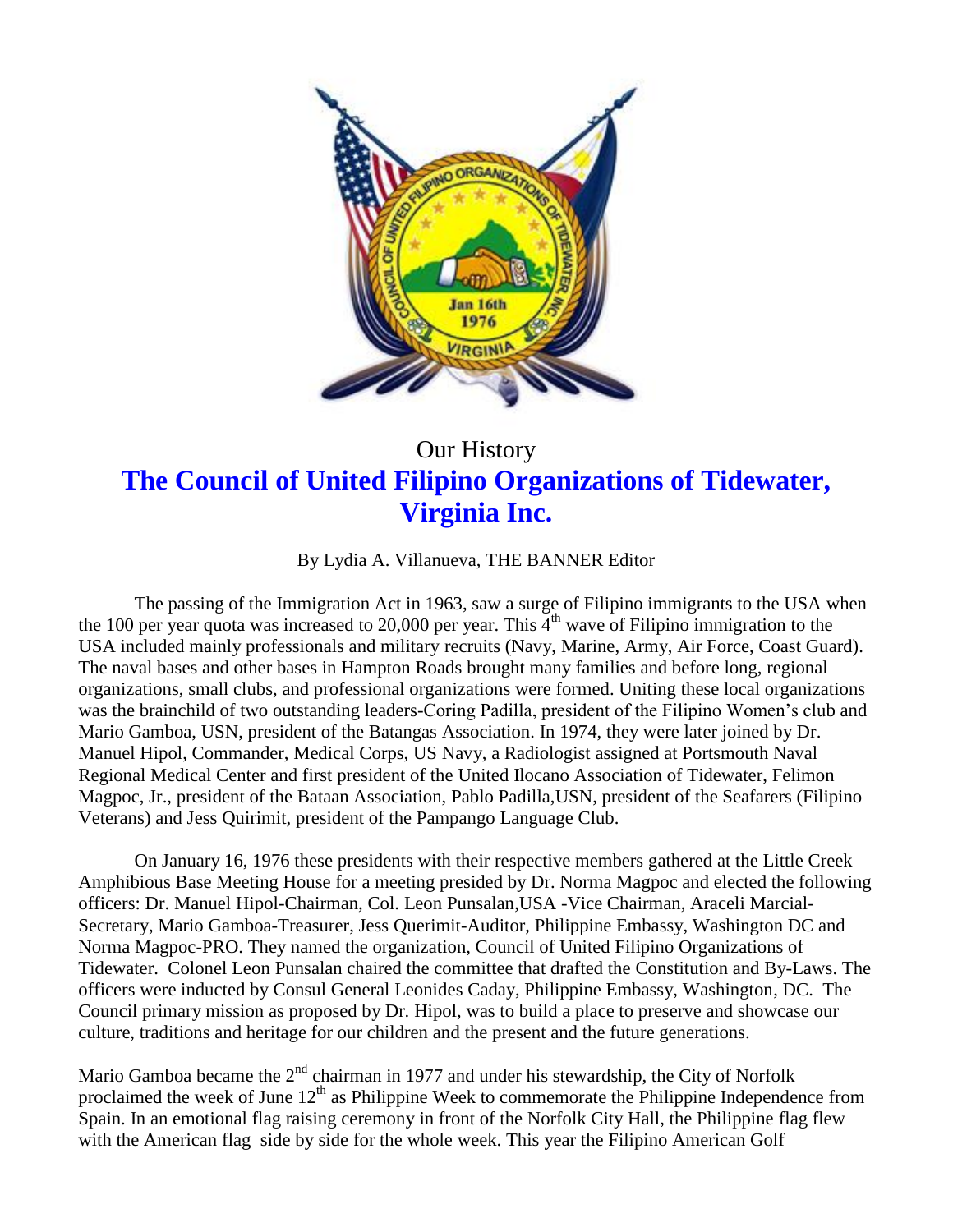Association was brought in to join the CUFOT by its president, Mario Gamboa and the Zambales Association by its president, Dr. Guillermo Acierto.

1978 brought back Manuel Hipol as the  $3<sup>rd</sup>$  chairman who proposed the Mrs. Philippines of VA popularity contest as a fund raiser for the PCCVA. Mrs. Lilia Paras was crowned as the first Mrs. Philippines of VA in the Virginia Beach Civic Center (the Dome). Her Royal Court were; Mrs. Binang Reyes, Mrs. Jean Baladad and Mrs. Brigida Monson. These pageantries were to become the annual major fundraisers for the Philippine Cultural Center of VA Building Fund for the past 36 years.

In 1979, the Council of United Filipino Organizations was incorporated under the laws of the Commonwealth of Virginia.

In September 1979 a small brick ranch house on a 2.3 acre lot on Baxter Road was acquired with a \$75,000 loan. The house was upgraded by volunteer craftsmen making it functional as a place for meetings, youth and Senior citizens gathering place for a variety of activities, and rented out for privated parties. A big sign Philippine Cultural Center was nailed on the frontage of the house. The Cavite Associations and the Cultural Tour Society joined CUFOT this year.

In 1980, Crisanto Romero, president of the Filipino American Veterans, became the 4<sup>th</sup> Chairman. For the first time, Filipino American Veterans led the Norfolk Memorial Day parade. With them, was a float that carried Mrs. Nellie Dabu, the reigning Mrs. Philippines and Jennifer Magpoc, the reigning Little Miss Philippines.

In 1981, Samahang Tagalog joined CUFOT. This year, an Annual Cultural Night was started wherein Organizations competed for Best Cultural presentation. This show lasted for a few years. A Youth Division was formed in September 1981 which provided educational programs and folkdance clinic chaired by Rose Daria. The Senior Citizens Health and Preventive Care program was formed and co chaired by Venus Tomaneng and Ciony Gamboa. Salute to the Graduates became a project of Dr. Aleli Romero. A "CUFOT Newsletter" which eventually named the "THE BANNER" was published with Des Del Rosario as its first Editor. Its publication was erratic and far in between publications for the next 12 years. The FIL Am Bayanihan and the UIAT Senior Citizens Group joined CUFOT.

In April 1982, the IRS gave CUFOT, INC it's 501 C3 ax exempt status. Virgilio Madera became the 5<sup>th</sup> Chairman in 1983. A civil engineer employed by the City of Virginia Beach. He facilitated the sewer and water connections of the Baxter property. He became a custodian in residence at the Center. The 1983 Mrs. Philippines contest that was won by Mrs.Sol Montilla generated the 46,000 cash that paid for the one acre lot next door.

In 1984, Manuel Hipol was again elected as the  $6<sup>th</sup> Chairman$ . The Mrs. Philippines and Court Society was formed by Dr.Manny Hipol & Mrs. Rose Daria.with Mrs. Pilar Flores as Chairperson. This group was to be the coordinator of the Mrs.Philippines contest.

Another property with a small house, on a 0.5 acre lot adjacent to the CUFOT was put up for sale. The Council could not afford but the Hipol and Dabu families bought it to ensure that this property would eventually be owned by CUFOT, which it did in 1991 at its original price without interest to the lenders.

In 1985 Conrado Dabu, president of the Pampango Language Club became the  $7<sup>th</sup>$  Chairman. Meanwhile, Coring Padilla has been doing the leg work in following the Building Permit application, the Site Plan, rezoning and other City requirements. The Filipino Women's Club of Tidewater Dance Troupe with Mrs. Rose Daria as Director was the first organized group followed by the United Ilocano Association of Tidewater Youth Dance Troupe. Both received grants from the City of Norfolk through its membership with the CUFOT, Inc.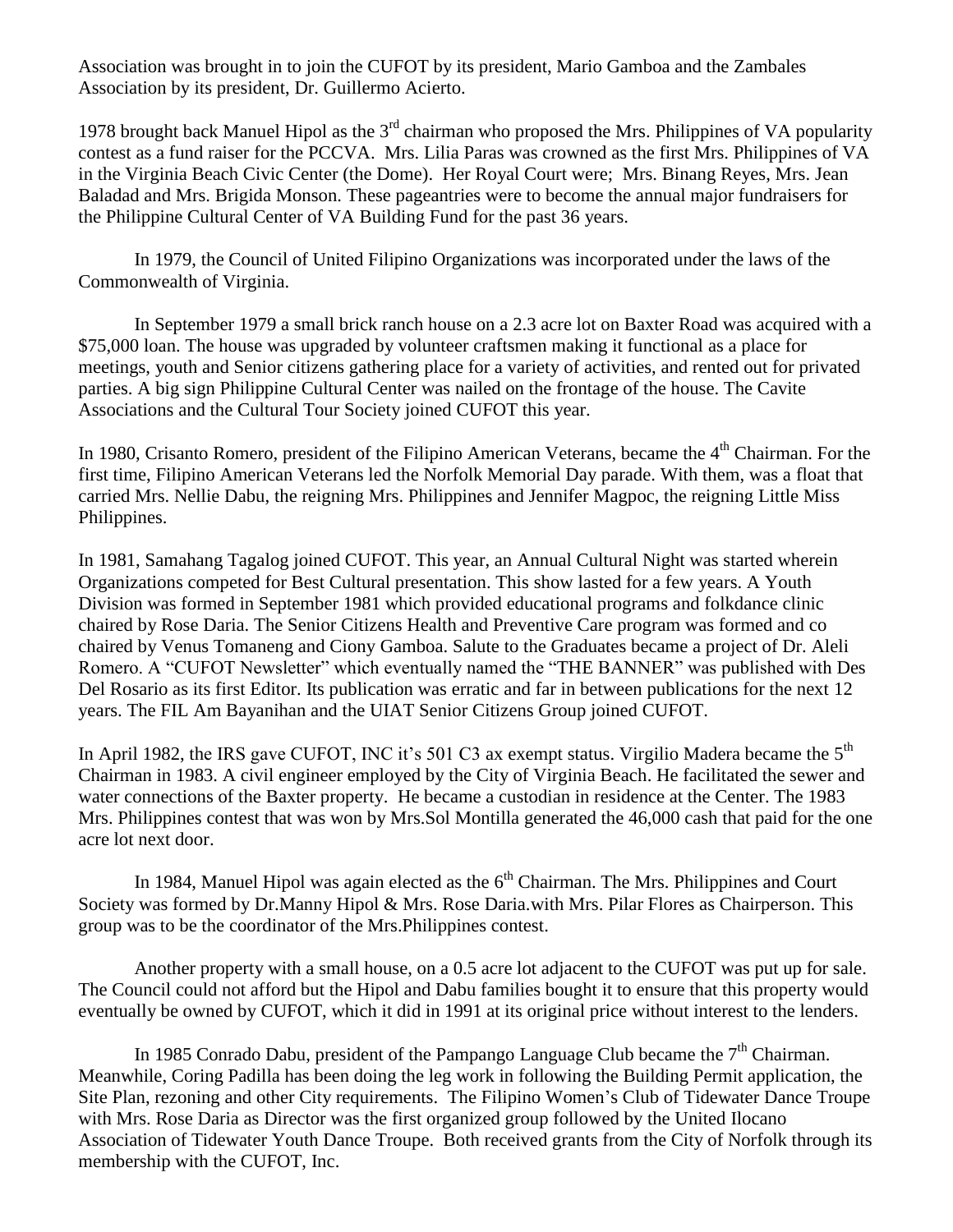On October 11, 1987, Dr. Manny took a flight to Hackensack, NJ to receive one of the traveling statues of San Lorenzo Ruiz from Rev. Advincula Diaz. Dr. Hipol brought the 3 ft tall wooden Statue to the old Cultural Center where a crowd waited to start a 9 day Novena that was to culminate on October 18, 1987, the day that San Lorenzo Ruiz was canonized by Pope John Paul II. The mass was celebrated at St. Mathews Catholic Church. This became an annual religious activity every October commemorating his canonization. 2012 celebrated his 25<sup>th</sup> Anniversary at the PCCVA.

In 1989 Coring Padilla, the persistent and optimistic chairperson of the Fundraising Committee was elected 8<sup>th</sup> Chairperson. She was the initiator of the Magic 10 Pledge Plan, a pyramid type of donor solicitation.

In 1991, Dick Dabu retuned as the  $9<sup>th</sup> Chairman$ . The three lots of almost 3 acres were rezoned as 02-Commercial Office and in June1993, the site plan building permit and other documents were completed. The assessed value of the property was \$1.2 M.

On August 21, 1993 a lavish ground breaking ceremony was held. A "time capsule" was buried in the first foundation hole of future building. The ground breaking did not bring big donations nor did it bring additional guarantors. The building Permit had to be extended several times. CUFOT membership dwindled, left discouraged and demoralized. But the leadership of the Council persevered, steadfast and work harder.

In 1994, through the efforts of Delegate Frank Wagner and his legal aide Ron Villanueva, the Baxter Road property was exempted from Real Estate and Property Taxes.

In February1997, a restructuring of CUFOT organizational chart included an Executive Board to manage other responsibilities of the Cultural Center. This was suggested by Atty Joey Villanueva, the first Kahirup President. The first officers were Dr. Aleli Romero-Executive President, Joey Villanueva-Executive Vice President, Lita Sison- Secretary and Rosa Blanco-Treasurer.

In September 1997, Rose Daria regrouped the Performing Arts Committee of the Youth Division of the Council. Luz Tolentino and Aida Fanugao were the volunteer dance instructors. The program was a success. The Youth Dancers were invited to perform in schools, hospitals, nursing homes, historical events and more.

In October 1997, an "Open House" displayed the documents that included the Lot purchases, Site Plans, Zoning, Financial Reports, Feasibility Studies and more. These documents did not produce the needed guarantors. On that same month, encouraged and motivated by her brother Sid deVera, Dr. Rose deVera Hipol came on board with the sole purpose of getting the guarantors as required by the Bank of the Commonwealth before the Construction Loan was to be released. She initiated the weekly evening dinner meetings of prospective guarantors at her home. Mr. & Mrs. Dick Dabu and Mr. & Mrs. Roger Guerrero also hosted dinner meetings. On March 15, 1998, thirty-two (32) families signed up as guarantors and the bank finally released \$988,500 at 7.375% interest fixed for 25 years. Campaign efforts to solicit more donations became intensified. Campaign 500 led by Dr. Aleli Romero, the Millennium Tree directed by Venus Tomaneng and Rose Hipol. The \$2000 challenge, Magic 10, CUFOT Foundation Pledges, Checkomatic and a variety of small incentives like Tapsilog. Included in these sources of revenues were the \$20,000 donation (for Educational Fund) from the Philippine Medical Association of Southeastern VA, through its president Dr. Rose deVera-Hipol and a \$70,000 grant from the Governor's office for Infrastructural Development.

A second ground breaking ceremony was held on March 8, 1999 and the construction of the Philippine Cultural Center of VA was about to begin. Useable equipment and furnishings from the two small houses were placed in storage by several teary eyed volunteers who called this day, "Demolition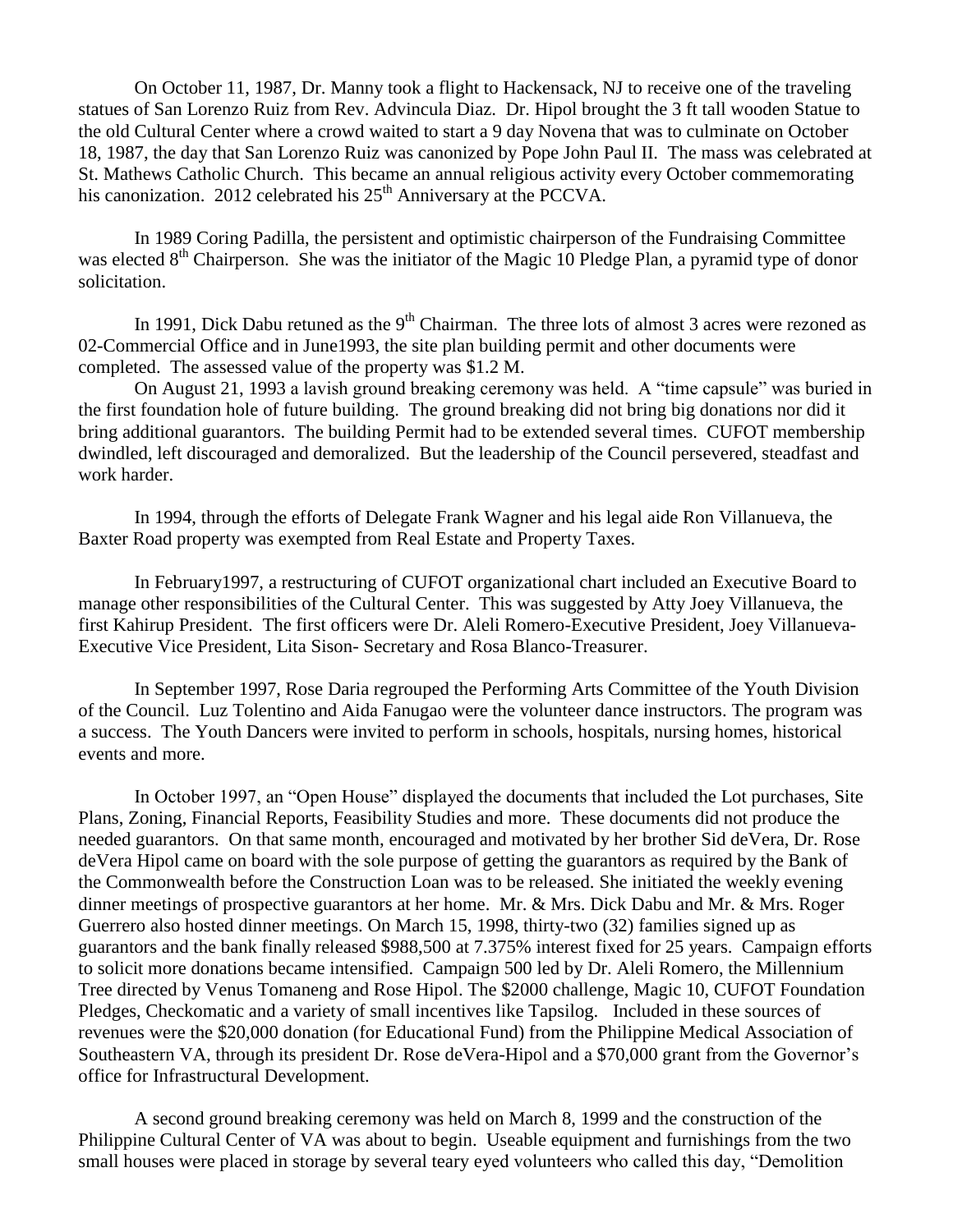Party". On March 23, 1999 bulldozers reduced the two small houses to rubbles ending an era of strife. Mr. David Gatling, the builder submitted a time-line towards completion of the long awaited Cultural Center.

There was a snag that delayed the construction. The heir of the adjacent property questioned the sale and demanded the original check would prove the purchase. But the check could not be found. There was a frantic search in the rented storage space. The record was found in a container covered with the folded banner of San Lorenzo Ruiz. This was one of the few incidents attributed to the "miracles" of San Lorenzo during the construction.

The Chairman of the Construction was overseen by Dr. Manny Hipol and Co-Chairman – Mr. Dick Dabu. Together were several volunteers – Atty John Greenside, Architects Sid Paulmino and Rollie Tiamsen, Engineers Arnel Lavarias and Omar San Antonio, the Espiritu brothers, Jess, Jun, Aldy, Boy, Wilson and Edward Greenside.

On June 24, 2000, the dream became a reality…a Philippine Cultural Center of VA built by the Filipino Community without government subsidy. At the Inaugural, the Guest of Honor, Ambassador Ernesto Maceda said that this Center was the biggest and most beautiful Philippine Center in the USA. The 100 x 140 prefabricated red brick building with a 1100 theater sitting capacity or 600 table sitting capacity in its ballroom and a paved parking lot for 187 cars looked majestic after over 23 years on the drawing board.

In deference to Dick Dabu who had an aggregate of 12 ½ years as Chairman, the biennial election was postponed to July 23, 2000. Dr. Manuel Hipol was again elected  $9<sup>th</sup> Chairman$ , Coring Padilla - Vice Chairman, Sid Barrera-Executive President, Merla Marcelo- Executive Vice-President, Nita Cacanindin-Secretary & Rosa Blanco – Treasurer. Subsequent elections in 2002, 2004, 2006, 2008, 2010 and 2012 reelected most of the obviously dedicated and loyal incumbents headed by Chairman Manuel Hipol.

With a deteriorating economy, a loan modification was made with the Bank of the Commonwealth. The 7.375% interest was reduced to 6%. Other organizations that joined CUFOT included The Baguio Fil-Am, Filipiniana of VA, National Federation of Filipino American Association, Philippine Nurses Association of Hampton Roads, Quezonians, Circulo Tarlaqueno and Zambales Association. Membership went to an all time high of 24 from an all time low of 10 members. There are benefits accorded to members like free or discounted rentals. They can use the IRS Tax-Exempt 501 (C-3) for their Fundraising projects. Also, the Center has been a no-rent venue for many humanitarian fund raising events regardless of membership in CUFOT. Administration and Beautification of the Center was designated as a job of the Executive Officer. Garden islands bloom along the parking lot. Presently, Mr. George Daria, USN Retired, is the Executive President for the past 8 years assisted by a volunteer handyman, Phil Diaz USN Retired. On the front of the building is a waterfall cascading into a fish pond and a Veterans Memorial Garden was built and being maintained by the Filipino American Veterans of Hampton Roads.

The CUFOT Executive Board has been meeting once a week, while the Board of Directors composed of delegates from member organizations has continued to meet once a month. Through the able Chairmanship of Mrs. Levy Paler RN, of the Constitution and By-Laws some articles has been amended and ratified, that is suitable to the needs of the CUFOT, the Center and the community. Venus Tomaneng RN, Vice Chairman is a great asset being the chairman of the Fundraising Committee. Rosa Blanco, Treasurer for over 20 years. Under the eagle eyes of our treasurer for detail, as well as her competent financial control, we are healthy in our finances and treasury. Nita Cacanindin RN, First Executive Vice President helped in the management of volunteers and foreseeing the PCC VA contracts. Cely Diaz RN, and Madonna Mendoza are our Secretaries are worthy to be mentioned, since without their help our records and documentations will experience hardships. Tricia Orpilla is our Third Vice President.